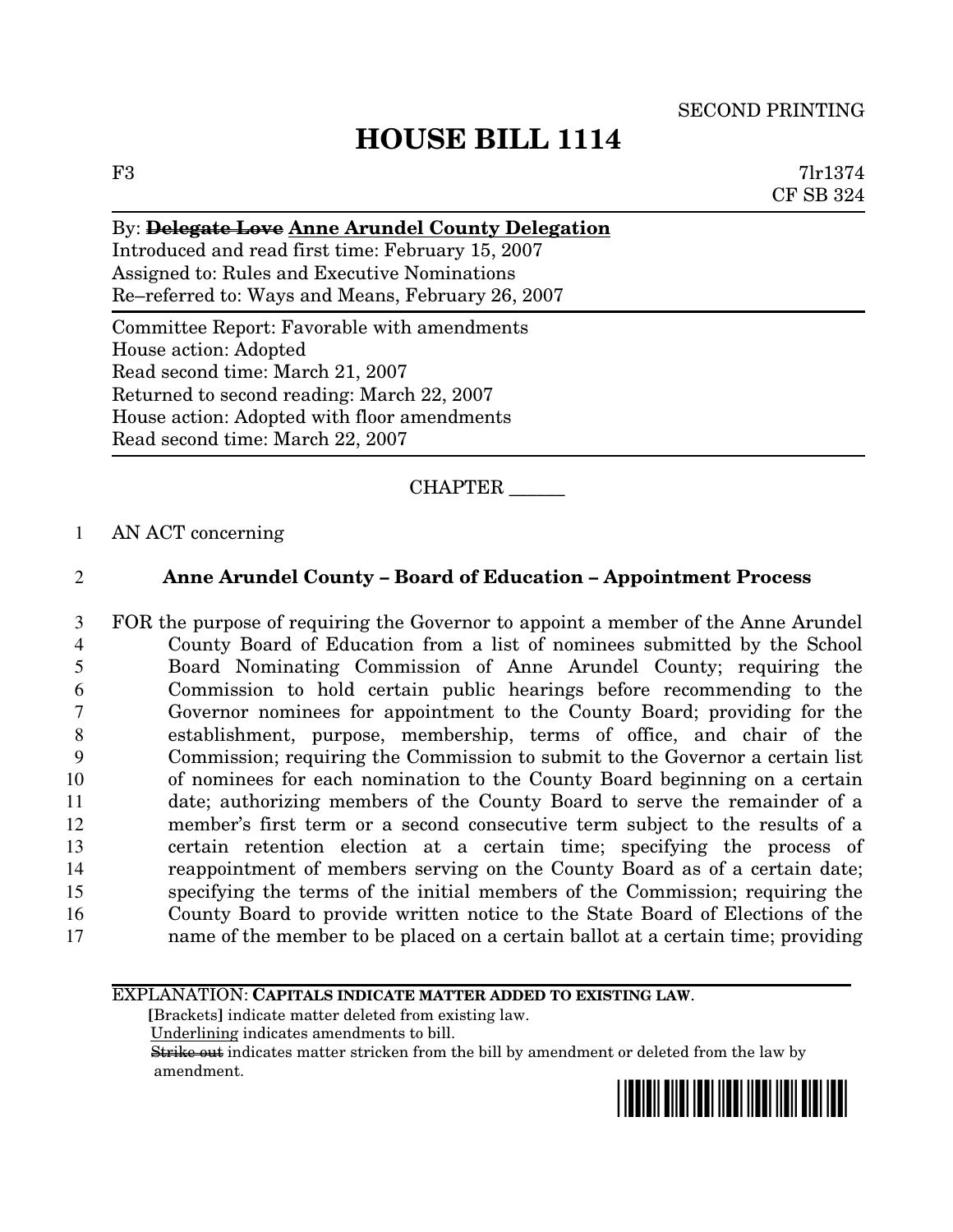that an incumbent member of the County Board is not required to file a certain certificate of candidacy for an election for continuance in office; providing 3 certain members of the County Board certain compensation, payment for 4 certain expenses, and eligibility for certain benefit programs; providing that this Act does not apply to the salary or compensation of the incumbent President and members of the Board; making a stylistic change; and generally relating to 7 the appointment process for members of the Anne Arundel County Board of Education.

- BY repealing and reenacting, with amendments,
- Article Education
- Section 3–108(a) and (c) and 3–110
- Annotated Code of Maryland
- (2006 Replacement Volume)

# BY adding to

- Article Education
- Section 3–110.1
- Annotated Code of Maryland
- (2006 Replacement Volume)
- BY adding to
- Article Election Law
- Section 5–301(h)
- Annotated Code of Maryland
- (2003 Volume and 2006 Supplement)
- SECTION 1. BE IT ENACTED BY THE GENERAL ASSEMBLY OF MARYLAND, That the Laws of Maryland read as follows:
- **Article – Education**
- 3–108.

 (a) Except for the Baltimore City Board of School Commissioners established under § 3–108.1 of this subtitle **[**and**],** counties listed in § 3–114 of this subtitle, **AND SUBJECT TO THE PROVISIONS OF § 3–110 OF THIS SUBTITLE WITH RESPECT TO THE ANNE ARUNDEL COUNTY BOARD OF EDUCATION,** the Governor shall appoint the members of each county board from the residents of that county.

 (c) (1) Each member serves for a term of 5 years beginning July 1 after **[**his**] THE MEMBER'S** appointment and until a successor is appointed and qualifies.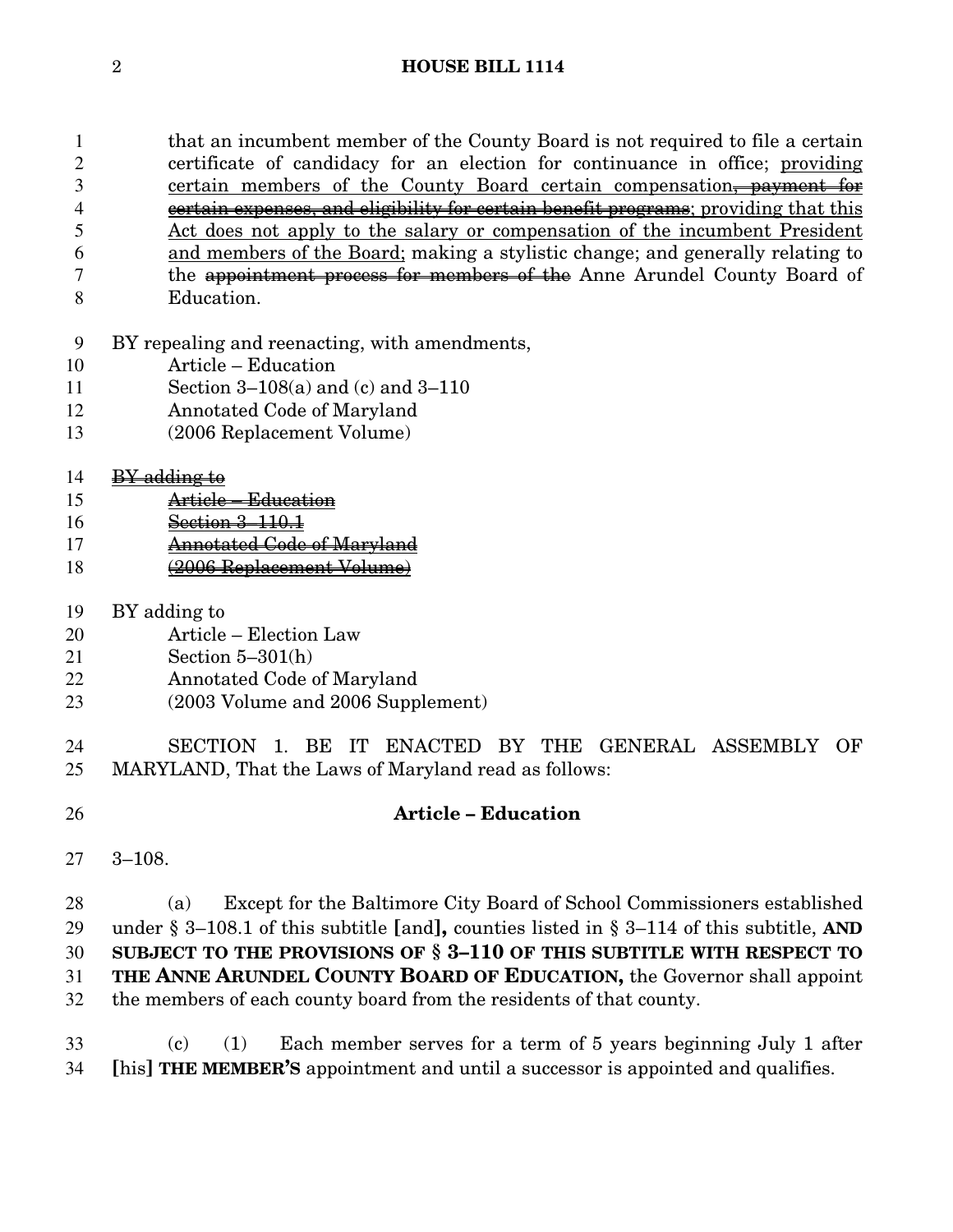(2) The Governor shall appoint a new member to fill any vacancy on an appointed board for the remainder of that term and until a successor is appointed and qualifies.

 (3) Unless otherwise disqualified under this section, a member of a board is eligible for reappointment. However, an individual may not serve for more than 2 consecutive terms.

3–110.

 (a) **(1)** The Anne Arundel County Board consists of 8 **9** members who shall be appointed as follows:

**[**(1)**] (I) [**3**] 2** from the county at large;

 **[**(2)**] (II)** 1 each from Legislative Districts 30, 31, **[**and**] 32,** 33**, AND THAT PORTION OF LEGISLATIVE DISTRICT 21 THAT LIES WITHIN ANNE ARUNDEL COUNTY**; **AND**

**[**(3) 1 from either:

(i) Legislative District 32; or

 (ii) That portion of Legislative District 21 that lies within Anne Arundel County; and

(4)**] (III)** 1 student member.

 **(2) EXCEPT FOR THE STUDENT MEMBER, THE GOVERNOR SHALL APPOINT A MEMBER OF THE COUNTY BOARD FROM A LIST OF NOMINEES SUBMITTED BY THE SCHOOL BOARD NOMINATING COMMISSION OF ANNE ARUNDEL COUNTY AS PROVIDED IN SUBSECTION (B) OF THIS SECTION.**

 **(B) (1) (I) THERE IS A SCHOOL BOARD NOMINATING COMMISSION OF ANNE ARUNDEL COUNTY.**

 **(II) THE PURPOSE OF THE COMMISSION IS TO SELECT NOMINEES TO BE RECOMMENDED TO THE GOVERNOR AS QUALIFIED CANDIDATES FOR APPOINTMENT TO THE ANNE ARUNDEL COUNTY BOARD OF EDUCATION.**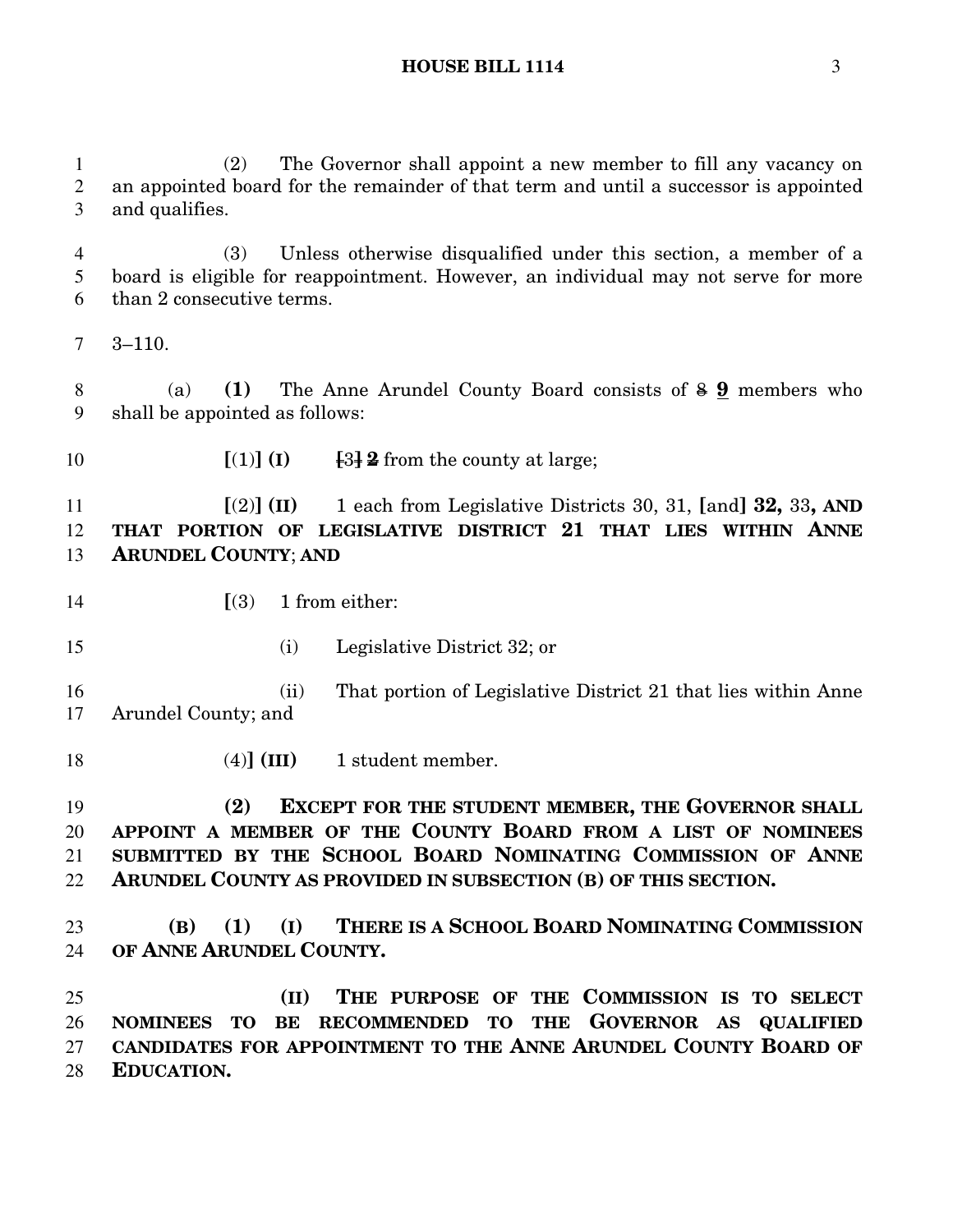**(III) THE COMMISSION SHALL HOLD AT LEAST TWO PUBLIC HEARINGS ON THE SELECTION OF NOMINEES BEFORE RECOMMENDING TO THE GOVERNOR NOMINEES FOR APPOINTMENT TO THE COUNTY BOARD. (2) (I) THE COMMISSION CONSISTS OF 11 MEMBERS WHO SHALL BE APPOINTED IN ACCORDANCE WITH THIS PARAGRAPH. (II) THE GOVERNOR SHALL APPOINT FIVE MEMBERS, ONE FROM EACH LEGISLATIVE DISTRICT THAT LIES IN WHOLE OR IN PART IN ANNE ARUNDEL COUNTY. (III) THE COUNTY EXECUTIVE OF ANNE ARUNDEL COUNTY SHALL APPOINT ONE MEMBER FROM THE COUNTY AT LARGE. (IV) THE FOLLOWING ORGANIZATIONS SHALL EACH APPOINT ONE MEMBER: 1. THE TEACHERS ASSOCIATION OF ANNE ARUNDEL COUNTY; 2. THE ANNAPOLIS AND ANNE ARUNDEL COUNTY CHAMBER OF COMMERCE; 3. THE ANNE ARUNDEL COUNTY COUNCIL OF PARENT TEACHER ASSOCIATIONS; 4. THE ANNE ARUNDEL COUNTY COMMUNITY COLLEGE BOARD OF TRUSTEES; AND 5. THE ASSOCIATION OF EDUCATIONAL LEADERS (AEL). (3) (I) THE GOVERNOR SHALL DESIGNATE AS CHAIR OF THE COMMISSION ONE OF THE FIVE MEMBERS APPOINTED BY THE GOVERNOR UNDER SUBSECTION (B)(2)(II) OF THIS SECTION. (II) THE TERM OF THE CHAIR OF THE COMMISSION IS 4 YEARS.**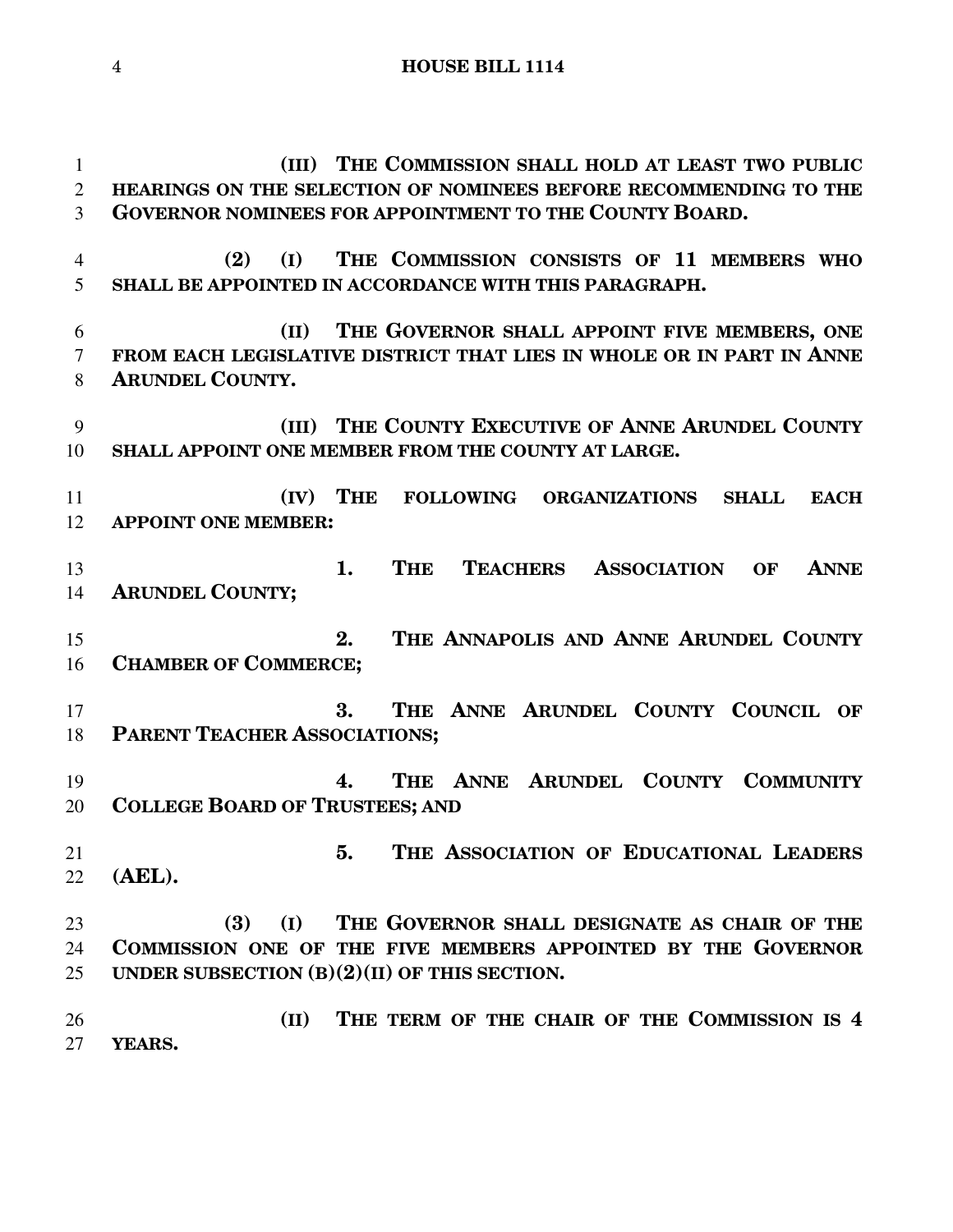**(III) THE GOVERNOR MAY REAPPOINT THE CHAIR OF THE COMMISSION FOR A SECOND TERM. (IV) THE TERM OF A MEMBER OF THE COMMISSION IS 4 YEARS. (4) BEGINNING JANUARY 1, 2008, FOR EACH NOMINATION TO THE COUNTY BOARD, THE COMMISSION SHALL SUBMIT TO THE GOVERNOR A LIST OF NOMINEES THAT CONTAINS: (I) AT LEAST TWO NAMES FOR EACH VACANCY; OR (II) IF THERE ARE FEWER THAN TWO APPLICANTS FOR A VACANCY, THE NUMBER OF NAMES THAT IS EQUAL TO THE NUMBER OF APPLICANTS FOR THE VACANCY. (C) (1) FOLLOWING THE INITIAL APPOINTMENT OF A MEMBER OF THE ANNE ARUNDEL COUNTY BOARD OF EDUCATION BY THE GOVERNOR, A MEMBER MAY CONTINUE TO SERVE FOR THE REMAINDER OF THE MEMBER'S FIRST TERM SUBJECT TO THE APPROVAL OR REJECTION OF THE REGISTERED VOTERS OF THE COUNTY AT THE NEXT GENERAL ELECTION. (2) A MEMBER OF THE COUNTY BOARD MAY SERVE FOR A SECOND CONSECUTIVE TERM SUBJECT TO THE APPROVAL OF OR REJECTION BY THE REGISTERED VOTERS OF THE COUNTY AT THE NEXT GENERAL ELECTION. (3) (I) THE APPROVAL OR REJECTION OF A MEMBER OF THE COUNTY BOARD BY THE REGISTERED VOTERS OF THE COUNTY PROVIDED FOR IN SUBPARAGRAPH (II) OF THIS PARAGRAPH SHALL BE A VOTE FOR THE MEMBER'S RETENTION OR REMOVAL. (II) ON RECEIPT OF THE NOTICE REQUIRED UNDER § 5–301(H) OF THE ELECTION LAW ARTICLE, THE NAME OF THE MEMBER OF THE COUNTY BOARD SHALL BE PLACED ON THE APPROPRIATE BALLOT AND SHOWN, WITHOUT OPPOSITION, AND THE VOTERS SHALL VOTE FOR OR AGAINST THE MEMBER'S RETENTION AS A MEMBER OF THE COUNTY BOARD. (4) IF THE VOTERS REJECT THE RETENTION OF THE MEMBER, OR THE VOTE IS TIED:**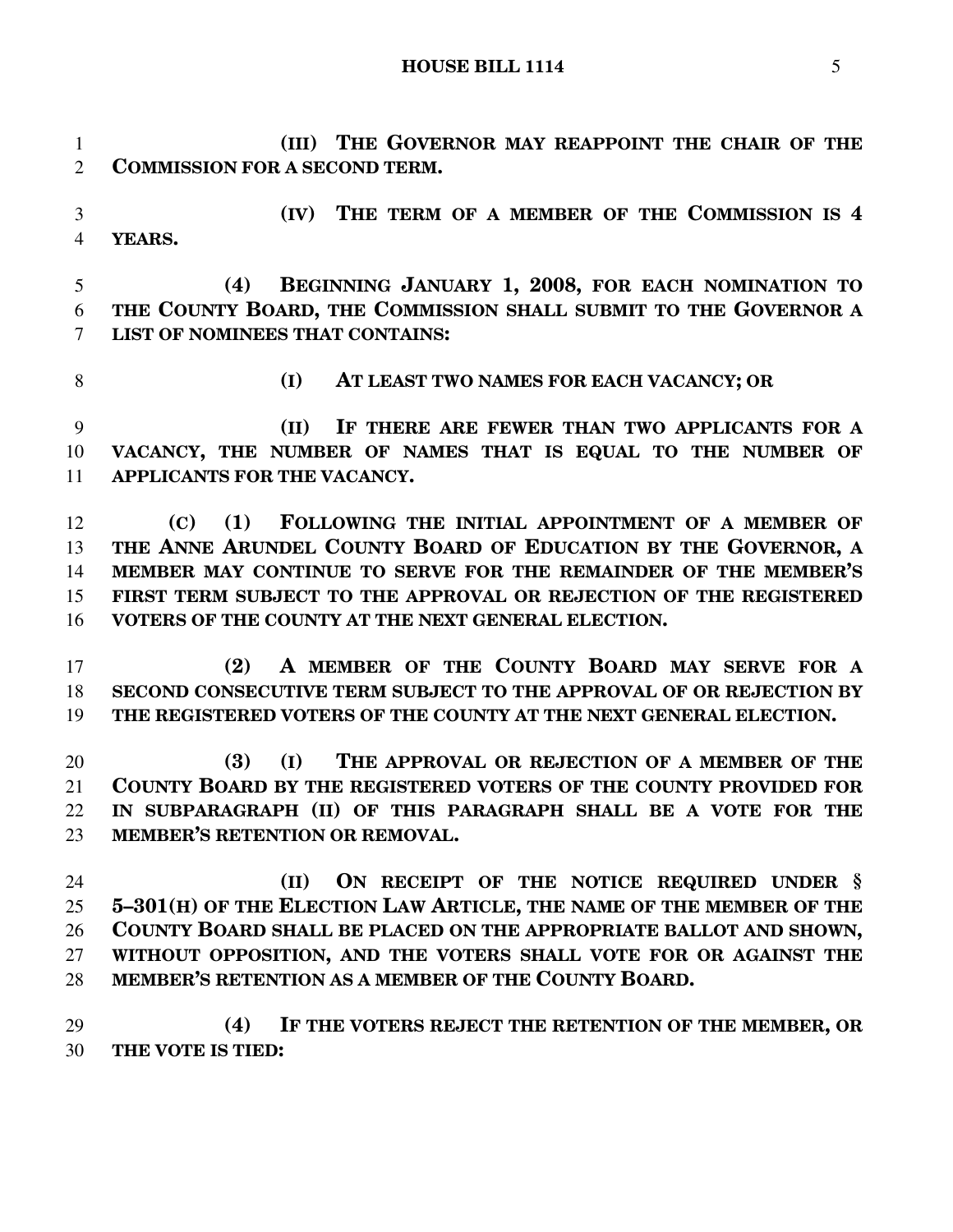### **HOUSE BILL 1114**

 **(I) THE POSITION SHALL BECOME VACANT 10 DAYS AFTER CERTIFICATION OF THE ELECTION RETURNS; AND (II) THE MEMBER SERVES UNTIL A SUCCESSOR IS APPOINTED AND QUALIFIES. [**(b)**] (D)** (1) The student member shall: (i) Be a regularly enrolled senior year student of good character and in good standing in an Anne Arundel County public high school; (ii) Be selected in the student's junior year by a method selected by the Chesapeake Regional Association of Student Councils of Anne Arundel County; (iii) 1. Serve a term of 1 year; and 2. Continue to serve after graduation and until a successor is appointed and qualifies. (2) If a vacancy in the position of the student member occurs during the term of the student member, the Chesapeake Regional Association of Student Councils shall: (i) Conduct a special election at its next general meeting; and (ii) By utilizing the same method that it used to select the previous student member of the Board, select another student member to fill the vacancy. **[**(c)**] (E)** A Board member who does not maintain the residency qualification shall be replaced as a member. **[**(d)**] (F)** If the boundary line of a legislative district changes, an incumbent member of the County Board who, because of the change, no longer resides in the legislative district from which the member was appointed may complete the term. **3–110.1. (A) (G) THE PRESIDENT OF THE ANNE ARUNDEL COUNTY BOARD OF EDUCATION IS ENTITLED TO RECEIVE \$14,000 \$8,000 ANNUALLY AS COMPENSATION AND, EXCEPT FOR THE STUDENT MEMBER, THE OTHER BOARD**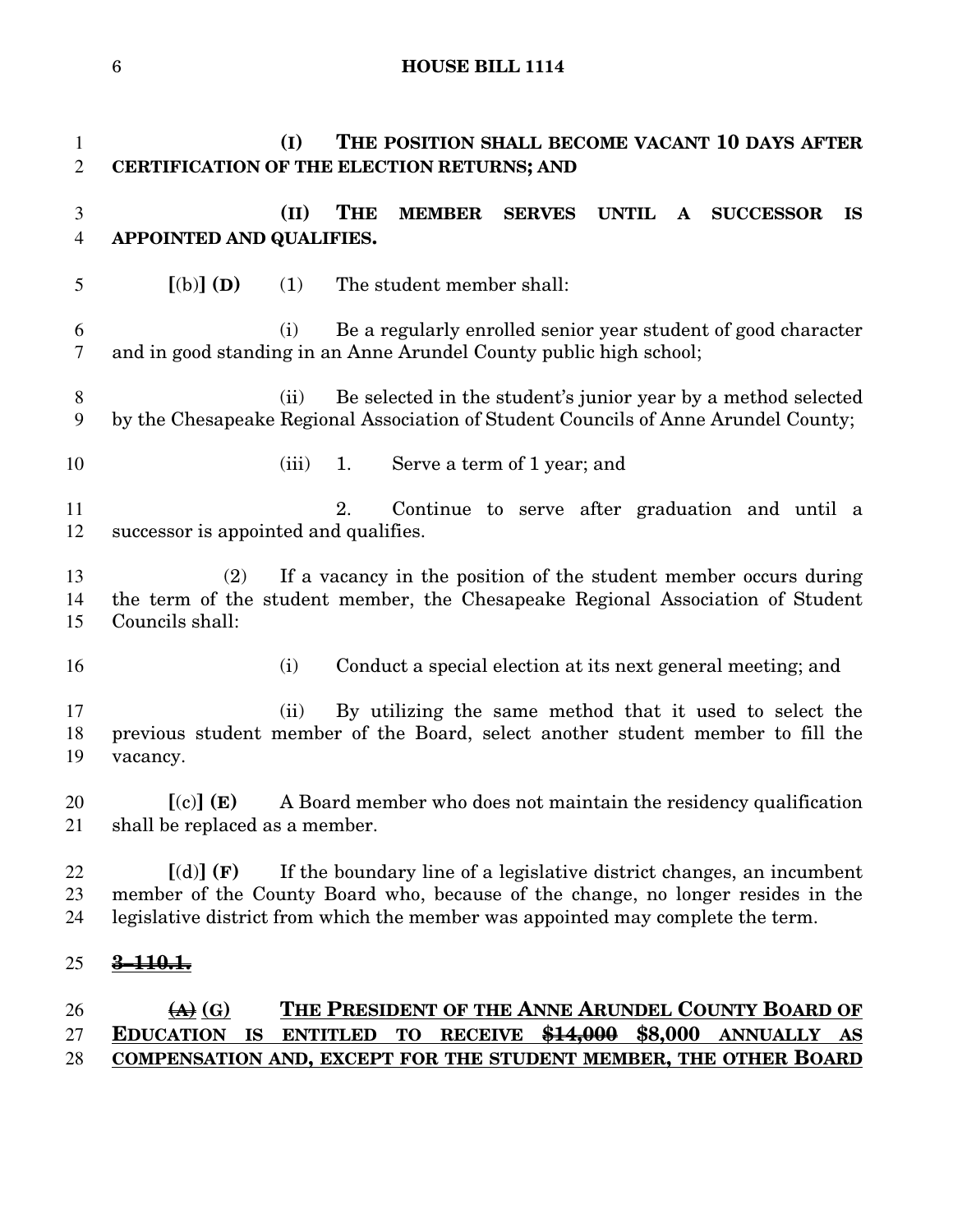**MEMBERS ARE ENTITLED TO RECEIVE \$12,000 \$6,000 EACH ANNUALLY AS COMPENSATION.**

 **(B) AFTER SUBMITTING VOUCHERS UNDER THE RULES AND REGULATIONS ADOPTED BY THE COUNTY BOARD, THE PRESIDENT AND THE OTHER BOARD MEMBERS ARE ENTITLED TO RECEIVE REIMBURSEMENT FOR TRAVEL AND OTHER EXPENSES AS PROVIDED IN THE ANNE ARUNDEL COUNTY BUDGET.**

- **(C) THE EMPLOYER'S SHARE FOR STATE RETIREMENT AND PENSION CONTRIBUTIONS MADE ON BEHALF OF THE PRESIDENT AND OTHER BOARD MEMBERS MAY NOT BE CONSIDERED COMPENSATION FOR THE PURPOSE OF**
- **CALCULATING COMPENSATION UNDER SUBSECTION (A) OF THIS SECTION.**

 **(D) (1) THE PRESIDENT AND OTHER BOARD MEMBERS MAY PARTICIPATE IN HEALTH INSURANCE AND OTHER BENEFIT PROGRAMS SPONSORED BY THE BOARD.**

 **(2) A BOARD MEMBER'S PARTICIPATION IN A BENEFIT PROGRAM SPONSORED BY THE BOARD UNDER THIS SUBSECTION MAY NOT BE CONSIDERED COMPENSATION FOR THE PURPOSE OF CALCULATING COMPENSATION UNDER SUBSECTION (A) OF THIS SECTION.**

- 
- **Article – Election Law**

5–301.

 **(H) (1) ON OR BEFORE AUGUST 31 IN THE YEAR IN WHICH A MEMBER OF THE ANNE ARUNDEL COUNTY BOARD OF EDUCATION MUST STAND FOR CONTINUANCE IN OFFICE, THE ANNE ARUNDEL COUNTY BOARD OF EDUCATION SHALL PROVIDE WRITTEN NOTICE TO THE STATE BOARD OF THE NAME OF THE MEMBER THAT IS TO BE PLACED ON THE BALLOT AT THE NEXT SUCCEEDING GENERAL ELECTION.**

 **(2) AN INCUMBENT MEMBER OF THE ANNE ARUNDEL COUNTY BOARD OF EDUCATION IS NOT REQUIRED TO FILE A CERTIFICATE OF CANDIDACY FOR AN ELECTION FOR CONTINUANCE IN OFFICE.**

 SECTION 2. AND BE IT FURTHER ENACTED, That a member serving a first term on the Anne Arundel County Board of Education on or before June 30, 2008: